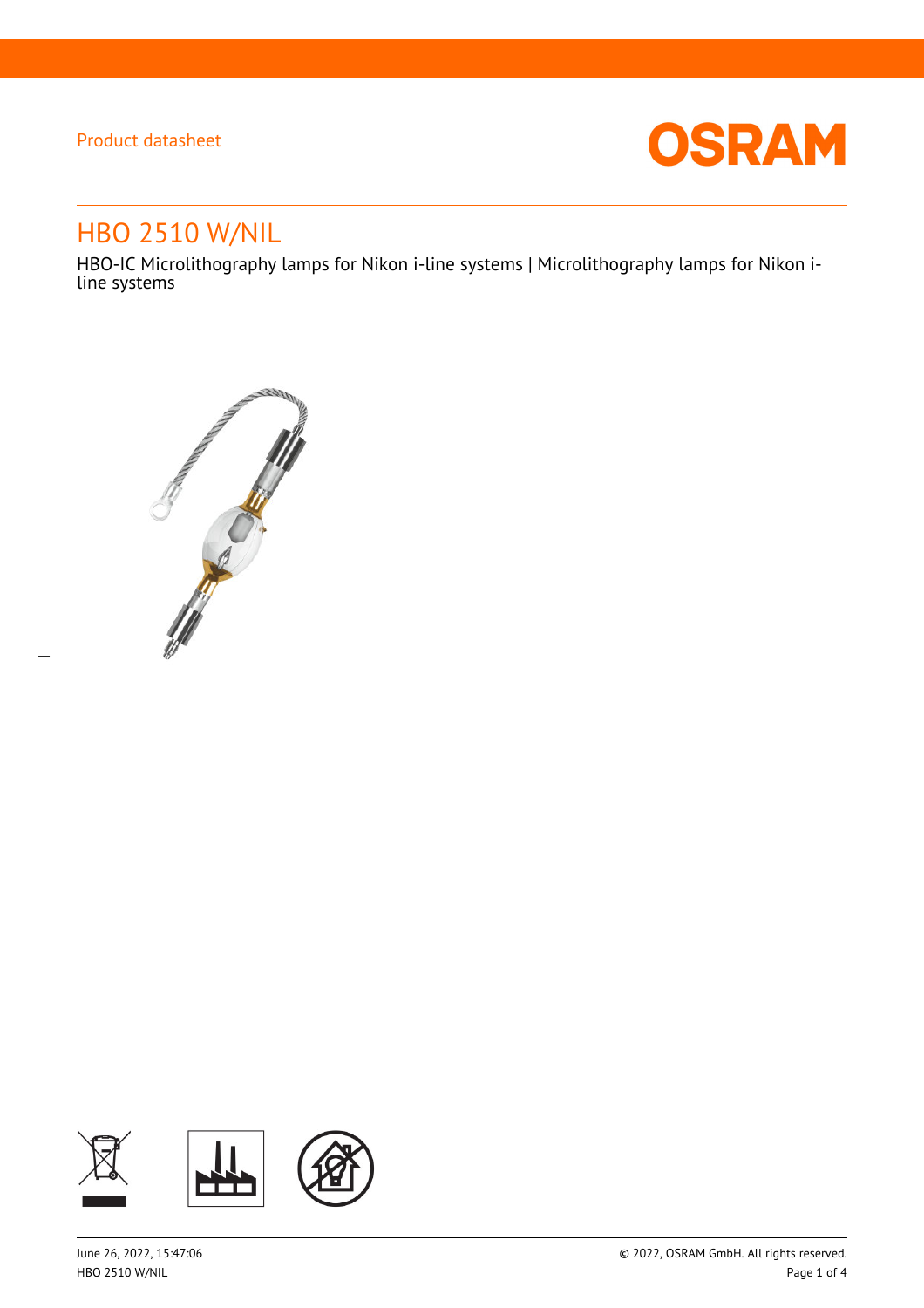### Technical data

### **Electrical data**

| Nominal voltage        | 23.0 V    |
|------------------------|-----------|
| <b>Nominal current</b> | 109 A     |
| Type of current        | DC.       |
| Rated wattage          | 2500.00 W |
| Nominal wattage        | 2500.00 W |

### **Dimensions & weight**



| <b>Diameter</b>                             | 70.0 mm            |
|---------------------------------------------|--------------------|
| Length                                      | 357.0 mm           |
| Length with base excl. base pins/connection | 325.00 mm          |
| Light center length (LCL)                   | $157.75$ mm $^{1}$ |
| Electrode gap cold                          | $4.5 \text{ mm}$   |

 $1)$  Distance from end of base to tip of anode or cathode (cold)

### **Additional product data**

| Base anode (standard designation)          | SFc33.5-12/50 <sup>1</sup> |
|--------------------------------------------|----------------------------|
| <b>Base cathode (standard designation)</b> | SFc33.5-14/50              |

1) With cable connection (M 8)

### **Capabilities**

| Cooling                 | Forced $1$          |
|-------------------------|---------------------|
| <b>Burning position</b> | Other $\frac{2}{3}$ |

1) Maximum permissible base temperature: 200 °C

2) Anode on top

#### **Environmental information**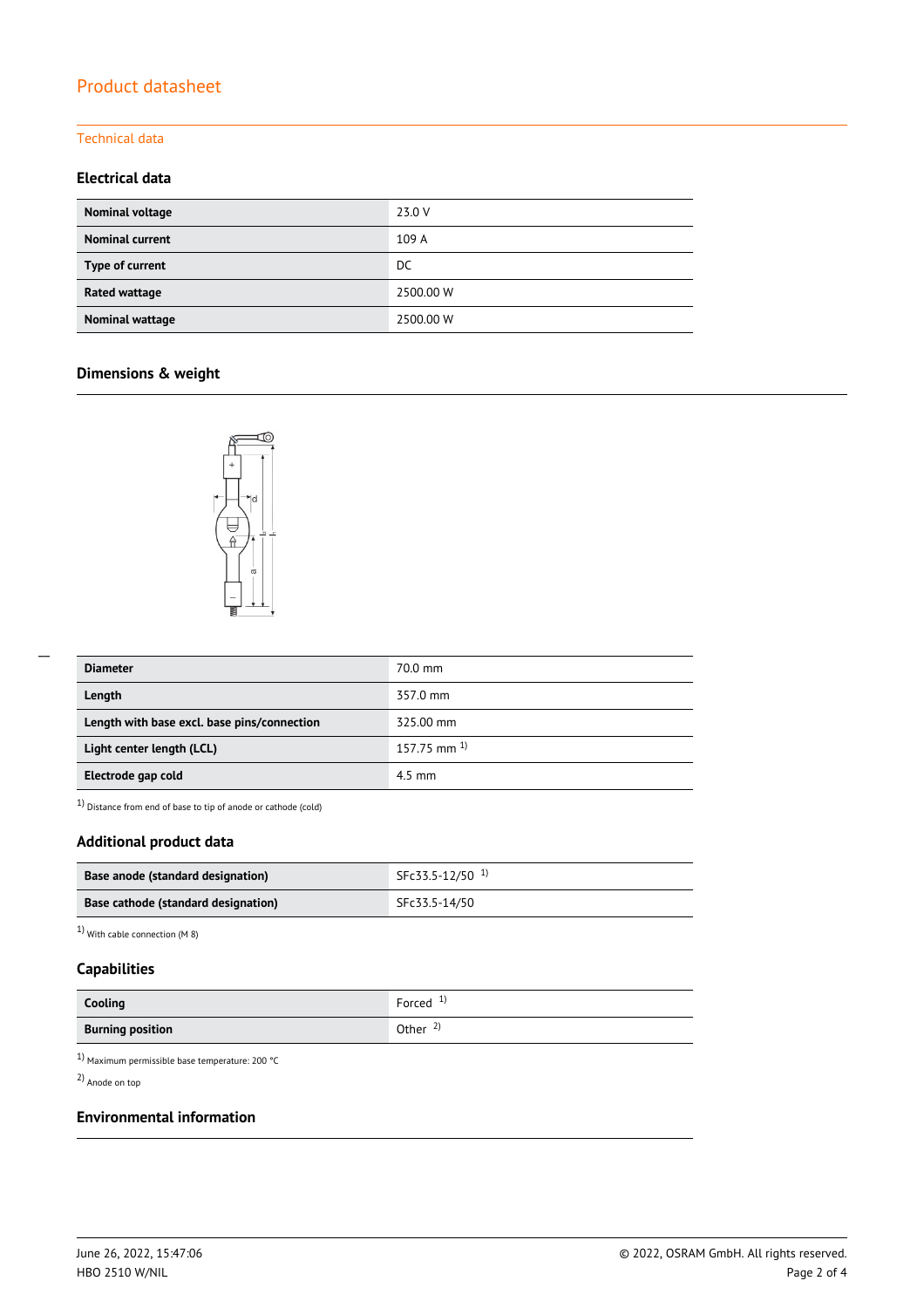## **Information according Art. 33 of EU Regulation (EC) 1907/2006 (REACh)**

| Date of Declaration               | 04-03-2022                                                                                            |  |  |
|-----------------------------------|-------------------------------------------------------------------------------------------------------|--|--|
| <b>Primary Article Identifier</b> | 4050300947433   4050300628400                                                                         |  |  |
| Candidate List Substance 1        | Lead                                                                                                  |  |  |
| CAS No. of substance 1            | 7439-92-1                                                                                             |  |  |
| <b>Safe Use Instruction</b>       | The identification of the Candidate List substance is<br>sufficient to allow safe use of the article. |  |  |
| Declaration No. in SCIP database  | df583275-90c5-465a-a872-03833323bf4a   ff6ff5ad-<br>e173-4d6b-9e5c-d3c870774670                       |  |  |